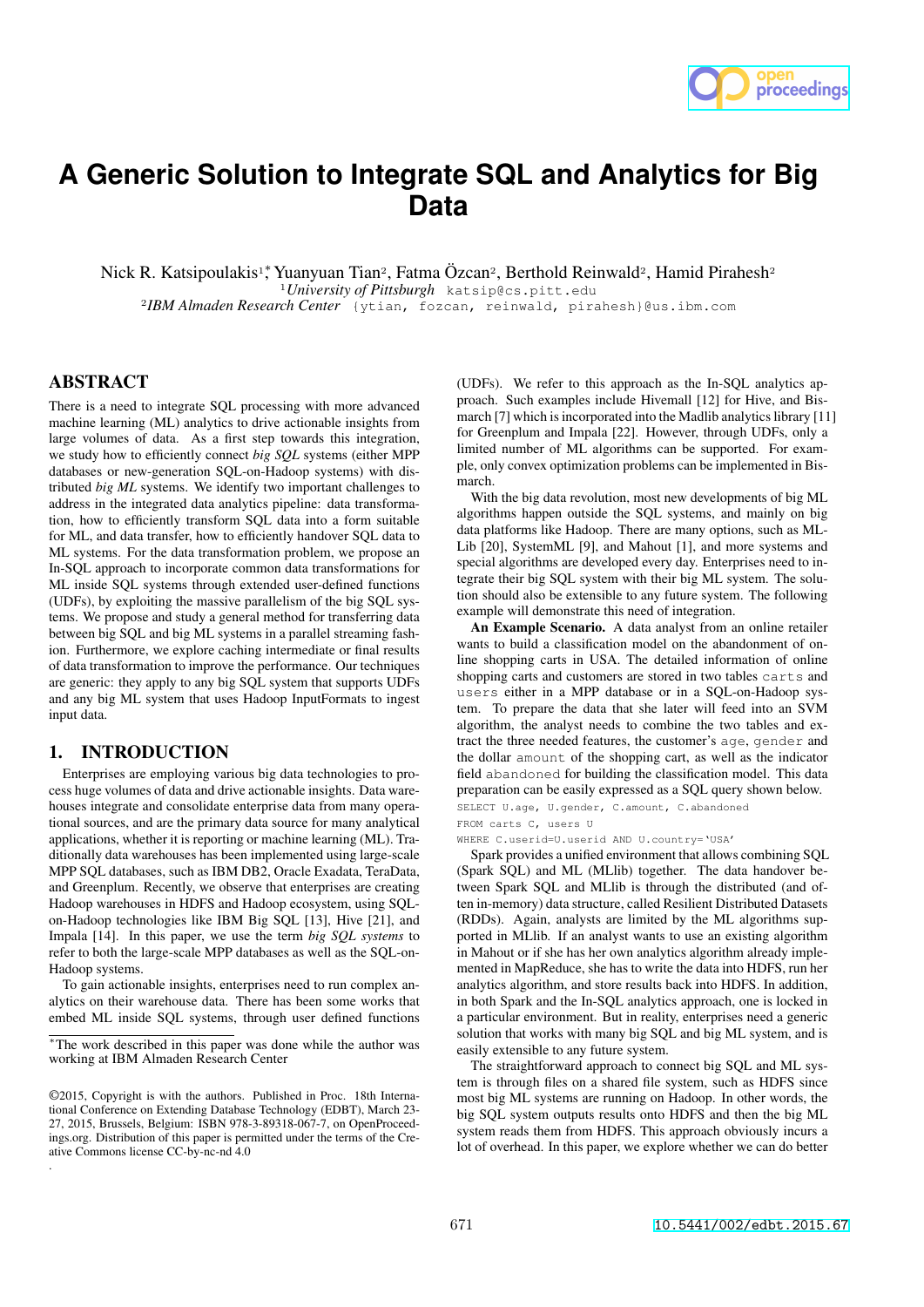than this basic approach.

We identify two major challenges when connecting big SQL and big ML systems: (1) data transformation and (2) data transfer.

Data transformation deals with the fact that SQL systems and ML systems prefer data in different formats. For example, most ML systems work on numeric values only. For categorical values (e.g. the gender of a customer) normally stored as strings in SQL systems, they have to be *recoded* [5] and sometimes *dummy coded* [4] (details will be provided in Section 2) before the analysis can be applied. Today, such transformation functionalities are rarely provided in either big SQL or big ML systems, which means they have to be implemented by users. One can choose to implement these transformation functions outside both systems, using her preferred data transformation framework, e.g, MapReduce. But, this introduces another hop, hence extra overhead, between SQL and ML systems. A better approach would be to incorporate transformations in either SQL or ML systems. In order to provide a generic solution, we leverage the extensibility (e.g UDFs) of big SQL systems and propose an *In-SQL transformation* approach. In fact, we found that most common data transformations between SQL and analytics can be implemented through UDFs by exploiting the massive parallelism inside big SQL systems.

Data transfer, on the other hand, deals with how the output of a SQL system is passed over to the ML system for processing. When the SQL system requires a long haul to produce the output, the straightforward approach of handing over files on a shared file system may be preferred for fault tolerance reasons. But the extra file system write and read can be a performance hurdle. Another important issue about the straightforward approach is the fact that the entire output of the transformation step needs to be produced and materialized (a blocking operation) before it can be ingested into the ML system. In this paper, we propose a general approach to *parallel data streaming* between these two systems. This approach avoids touching the file system between SQL and ML systems, and can be used by any big SQL system that supports UDFs and any big ML system that uses Hadoop InputFormat for ingesting data (in fact, all ML systems on Hadoop do) in parallel.

Caching is a common technique used in distributed systems to reduce communication costs. In this paper, we explore caching intermediate or final results of the transformation step to help significantly reduce the costs of connecting big SQL systems with big ML systems. Most often the intermediate results that are required by the recoding transformations can be precomputed and reused.

Note that the need for integrating SQL and ML existed even before the era of big data. People have been fetching data from databases and feeding them to ML softwares, such as R [19], in the past. But since the data exchanged between the two systems were small, data transformation and transfer were not challenging problems. For example, there are functions provided in R (sequential implementations) for common data transformations. Data transfer, on the other hand, is usually done through passing physical files around. However, this old way of sequentially transforming data and passing files around is often infeasible when huge volumes of data are involved. Exploiting the massive parallelism inside and between big SQL and big ML systems is a necessity to guarantee performance, and this is exactly what we strive to achieve in this paper.

The contributions of this paper are as follows:

*•* We first propose an In-SQL approach to incorporate common data transformations for analytics inside big SQL systems through UDFs, by fully exploiting the massive parallelism of the big SQL systems.

- We then introduce a general approach to transfer data between big SQL and big ML systems in a parallel streaming fashion, without touching the file system.
- *•* We further explore caching techniques to reduce the costs of connecting big SQL and big ML systems.

## 2. IN-SQL DATA TRANSFORMATION

Most big SQL systems today have UDF support for extensibility, which makes it feasible to employ a generic In-SQL solution for common transformations for ML. We will use the two most common transformations, recoding of categorical variables and dummy coding, as examples to demonstrate how these transformations can be implemented in parallel fashions using UDFs. Some less common transformations, such as effect coding and orthogonal coding [6], can be implemented in similar ways as dummy coding.

## 2.1 Recoding of Categorical Variables

Most data transformation between SQL and ML systems deals with categorical variables. This is because categorical variables are usually represented as string fields in SQL systems, but it is very hard and inefficient to handle string values in analytics. As a result, most ML systems prefer handling numeric values only. One of the most common data transformation, therefore, is recoding of categorical variables [5]. Figure 1(b) shows an example recoding of the categorical fields gender and abandoned in the table shown in Figure 1(a) (This table could be the result of a query in a SQL system). The recoded numeric values are usually consecutive integers starting from 1. Here, for the field gender, the value 'F' is recoded to 1 and 'M' is recoded to 2. And for the field abandoned, 'Yes' and 'No' are recoded to 1 and 2 respectively.

The above recoding is seemingly simple. In a centralized environment, it only requires one pass of data to perform the recoding of all categorical fields, assuming the number of distinct values for each field is not large. This centralized algorithm simply keeps track of a running map of current recoded values for each categorical field while scanning through the data. If a value of a field has been seen before, it just uses the map to recode it, otherwise a new recoding is added to the map.

In a distributed environment, however, a two-phase approach is needed. In the first phase, each local worker computes its distinct values for each categorical field in its local partition, and then exchanges the local lists to obtain the global distinct values. In the second pass of the data, we can use the global distinct values to perform the recoding.

This two pass algorithms can be easily implemented using a combination of UDFs and SQL statements. For example, in the first pass, we can implement a parallel table UDF, which in parallel reads its local partition of the table and generate another table with two fields colName and colVal, which contains the local unique values for each categorical column. For example, the returned records in a local partition might be {('gender', 'F'), ('gender', 'M'), ('abandoned', 'Yes')}. These records can then be passed to a SELECT DISTINCT colName, colValue FROM ... statement to compute the global unique values. We can also introduce another table UDF to add a recoded value field recodeVal to the results, generating recode mapping records like {('gender', 'F', 1), ('gender', 'M', 2), ('abandoned', 'Yes', 1), ('abandoned', 'No', 2)}. Let's denote the original table as T and the recode map table as M, then the final recoding in the second pass can be simply implemented by a join like below: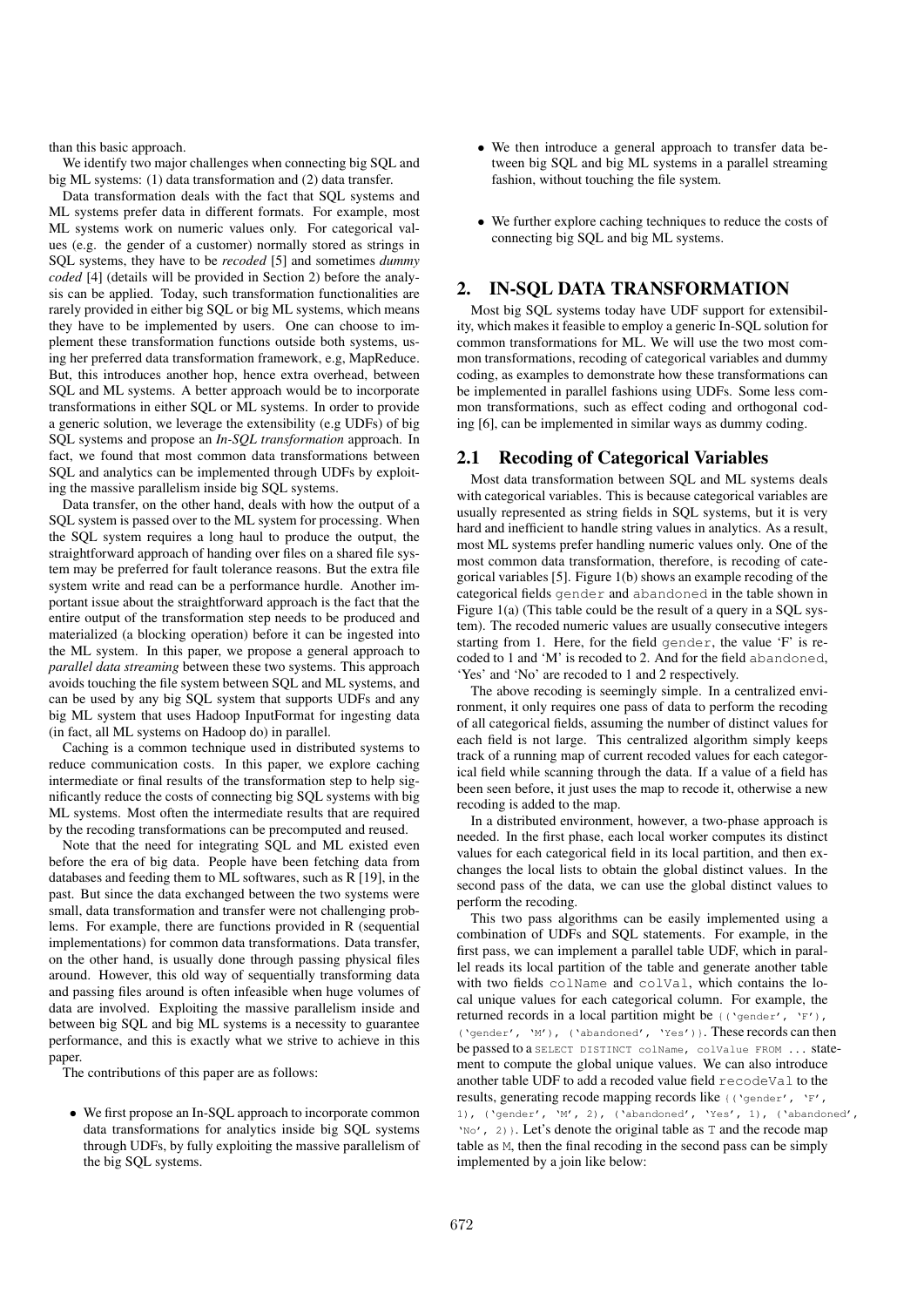|                    |     |        |       |    |              |        | age   gender   amount   abandoned     age   gender   amount   abandoned | age | female           |  |        | male amount abandoned |  |
|--------------------|-----|--------|-------|----|--------------|--------|-------------------------------------------------------------------------|-----|------------------|--|--------|-----------------------|--|
| 57                 | יםי | 108.00 | 'Yes' | 57 |              | 108.00 |                                                                         | 57  |                  |  | 108.00 |                       |  |
| 40                 | 'M' | 57.98  | 'Yes' | 40 |              | 57.98  |                                                                         | 40  | 0                |  | 57.98  |                       |  |
| 35                 | יםי | 265.97 | 'No'  | 35 |              | 265.97 | 2                                                                       | 35  |                  |  | 265.97 |                       |  |
| (a) original table |     |        |       |    | (b) recoding |        |                                                                         |     | (c) dummy coding |  |        |                       |  |

Figure 1: Recoding and dummy coding of categorical variables

SELECT T.age, Mg.recodeVal as gender, T.mount,

Ma.recodeVal as abandoned

FROM T, M as Mg, M as Ma

WHERE Mg.colName='gender' AND T.gender=Mg.colVal

AND Ma.colName='abandoned' AND T.abandoned=Ma.colVal

Although one could use SQL queries to compute the distinct values, each column that needs to be recoded would result in such an SQL query, and would require one pass of the data. Using UDFs, we can scan the data once and compute the distinct values for all required columns.

Note that although categorical values are represented as strings in tables, some modern column stores are able to exploit dictionary compression to physically store string values as integers. Utilizing these integers directly as the recoded values for ML systems is an interesting direction. However, there are a number of challenges. First of all, the internal physical dictionary encoding is usually not exposed to users, thus utilizing the encoded integers is difficult or even impossible in a general approach using UDFs. Second, most dictionary compression for big SQL systems, such as in the Parquet format [18] for Impala and ORC format [17] for Hive, is applied only for a local partition of data. Therefore, we cannot directly use the local encoded integers for the global recoding. Lastly, some ML systems, such as SystemML [9], require the recoded categorical values to be consecutive integers starting from 1. Some dictinary compression algorithms may not produce consecutive integers. Moreover, the recoding needs to be done on filtered data, and hence we may have to recode the values again.

#### 2.2 Dummy Coding

Some ML algorithms, such as SVM and logistic regression, require generating binary features from a categorical variable before invoking the algorithms. This transformation is called dummy coding [4]. People also call it one-hot encoding or one-of-K encoding. Figure 1(c) shows an example dummy coding for the gender field in the recoded table of Figure 1(b). In dummy coding, a categorical variable with *K* distinct values is split into *K* binary variables. Assuming the categorical variable has already been recoded, then the original variable with value  $i$  results in the  $i<sup>th</sup>$  binary variable to be 1, and the remaining  $K - 1$  variables to be 0.

To implement dummy coding in big SQL systems, we only need a parallel table UDF that takes in the number of distinct values for each categorical variable (already obtained during recoding phase) and scans through each partition to perform the dummy coding in parallel.

## 3. PARALLEL STREAMING DATA TRANS-FER

In this section, we describe our approach to parallel streaming data transfer. There are two main goals that we want to achieve when designing the streaming data transfer method: (1) generality of the approach on various big SQL and big ML systems, and (2) exploitation of the massive parallelism between the two systems.



Figure 2: Information and data flow in parallel streaming data transfer

To achieve generality, we again exploit the UDF extensibility in the big SQL systems and extend the Hadoop's InputFormat interface in the big ML systems. In fact, most existing big ML systems [9, 1, 20] can input data through the InputFormat interface. So, a user can choose any of the existing big ML system to run the analytics. The only change she has to make is to use our specialized SQLStream-InputFormat in the job configuration. To exploit the massive parallelism between two independent distributed systems, we introduce a long standing *coordinator* service to help bridge the two systems to establish parallel communication channels. In addition, we try to take advantage of data locality as much as possible when the big SQL and big ML systems share the same cluster resources.

Figure 2 shows the detailed information and data flow in our parallel data streaming method. The data transfer starts from the parallel table UDF in the SQL system. This UDF takes in as inputs the table to be transferred, the IP and port number of the coordinator, as well as the command and arguments to invoke the desired algorithm of the target ML system. When this UDF is executed in each SQL worker, it first connects to the coordinator, notifies the coordinator of its own worker id, IP address, and the total number of active SQL workers, and also passes along the command and arguments of the target ML algorithm (step 1 in Figure 2). When all the SQL workers have registered, the coordinator launches the ML job with the provided command and arguments (step 2).

When the ML job tries to spawn tasks to read data, it first creates an InputFormat object. InputFormat has a member function called getInputSplits(), which is responsible for dividing the input data into subsets. Each subset is called an InputSplit and is consumed by one ML worker. In other words, the number of InputSplits equals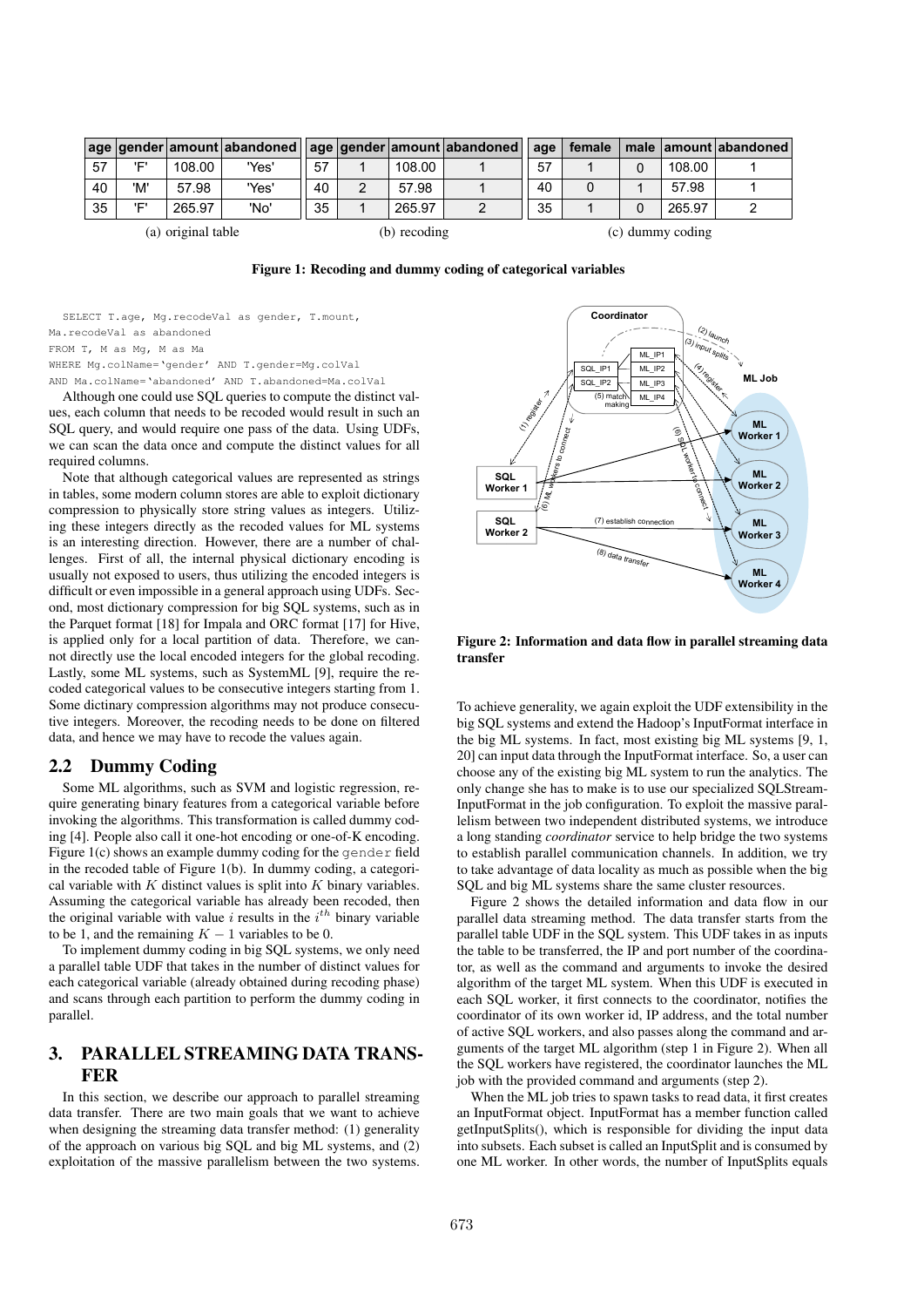to the number of ML workers. We customized the getInputSplits method to contact the coordinator to decide on the InputSplits (step 3). Let *n* be the number of SQL workers and *m* be the number of InputSplits. If *m* is not pre-specified by the particular ML algorithm, then we always set  $m = n \times k$ , where *k* is a parameter to control the degree of parallelism in the ML job. We divide the needed *m* InputSplits evenly into *n* groups, with each group corresponding to the data from one SQL worker, as demonstrated in Figure 2. To take advantage of the potential locality, we also provide the locations for each InputSplit where the data for the split would be local. In particular, for each InputSplit corresponding to the *i th* SQL worker, we use the IP address of this SQL worker as the location of the InputSplit. With the provided locations, when the ML job spawns the ML workers to read data, it tries to colocate, when possible, in a best effort manner, the ML workers with the corresponding SQL workers, so that data transfer does not incur network I/O.

After the ML workers are spawned, they register themselves back to the coordinator (step 4 in Figure 2). Then, the coordinator matches the IP of each SQL worker with the IPs of its corresponding ML workers (step 5), and subsequently sends the matched information back to the workers on both sides (step 6). Now, the job of the coordinator is done. Finally, the SQL workers and the ML workers establish the TCP socket connections (step 7), before the actual data transfer starts (step 8). Each SQL worker sends data to its ML workers in a round robin fashion. Inside a SQL worker, there is a send-buffer associated with each target ML worker for buffering the sent data. Similarly, each ML worker has a receivebuffer to buffer the received data from its corresponding SQL worker. The sizes of the buffers are controllable system parameters. If an ML worker is slow to ingest its data and the corresponding send buffer becomes full, we can spill it onto the local disks to syncronize the producer and consumers.

# 4. QUERY REWRITER FOR DATA TRANS-FORMATION AND TRANSFER

Although we have provided various UDFs for the common data transformation and parallel data streaming, it is still a difficult task for the users to compose the queries to invoke these UDFs. For ease of use, we provide a query rewriter outside the SQL systems. A user provides this query rewriter with her SQL query (such as the example query in Section 1), the transformations needed on the results of the query, and if parallel data streaming is needed, the necessary information for calling the target ML algorithm. Then, the query rewriter will extend the given query into another query with UDFs, and other operations to perform the required transformations and the data transfer.

## 5. CACHING

When similar data transformations are repeated between a big SQL system and a big ML system, we can exploit caching to reduce the cost. We identified two cases of caching, assuming there is no data update: (1) caching fully transformed data, and (2) caching intermediate recode maps.

## 5.1 Caching Fully Transformed Data

In this case, we cache the fully transformed data in the big SQL system by storing it as a materialized view or an actual HDFS table. If later another ML algorithm needs to be run on the data resulted from the same SQL queries, we can directly reuse the stored data, thus saving the cost of the SQL queries and the data transformation all together. This situation happens, for example, when an analyst

wants to run a number of classification algorithms, such as SVM, logistic regression, naive Bayes and decision trees, to compare the quality of different classifiers on a particular dataset.

Besides the above case, the fully transformed data can also be reused if a subset of the transformed data is needed. Let's take the example scenario in Section 1 as an instance. If we cache the fully transformed result of this query, and later we encounter another query shown below as the data preparation for an ML algorithm, we can fully utilize the cached data, without running the query and transforming the query result.

SELECT U.age, C.amount, C.abandoned FROM carts C, users U

WHERE C.userid=U.userid AND U.country='USA'

```
AND U gender = 'F'
```
The reason that we can fully utilize the cached result is that this new query satisfy the following conditions:

- 1. It contains the same tables in the from clause, and the same join conditions and predicates in the where clause, as the query for the cached data.
- 2. The projected fields are a subset of the projected fields in the query for the cached data.
- 3. Additional conjunctive predicates are only on the projected fields in the query for the cached data.

In fact, if we denote the result of query in Section 1 as T, the new query can be expressed as a selection and projection query on table T as below.

SELECT age, amount, abandoned FROM T WHERE gender =  $'F'$ 

# 5.2 Caching Recode Maps

The applicability of caching the fully transformed data is limited. For the following query, the cached data cannot be used at all, as it does not satisfy the conditions described in the previous subsection.

SELECT U.age, U.gender, C.amount, C.nItems, C.abandoned FROM carts C, users U WHERE C.userid=U.userid AND U.country='USA' AND  $C.year = 2014$ 

However, we notice that this query satisfies a different set of conditions, which allow it to benefit from caching the intermediate recode map (see Section 2.1) generated during the transformation of the previous query:

- 1. It contains the same tables in the from clause, and the same join conditions in the where clause, as the previous query.
- 2. It contains predicates on the same set of fields as the predicates on the previous queries, and each predicate is either the same as or logically stronger than (e.g. *a <* 18 is logically stronger than  $a \leq 20$ ) the corresponding predicate in the previous query.
- 3. The projected categorical fields are a subset of the projected categorical fields in the previous query.
- 4. Additional predicates are conjunctive.

By reusing the recode map for the new query, we avoid one of the two passes for the new query during recoding.

As can be seen above, the way we detect whether a query can benefit from the cached data is similar to utilizing materialized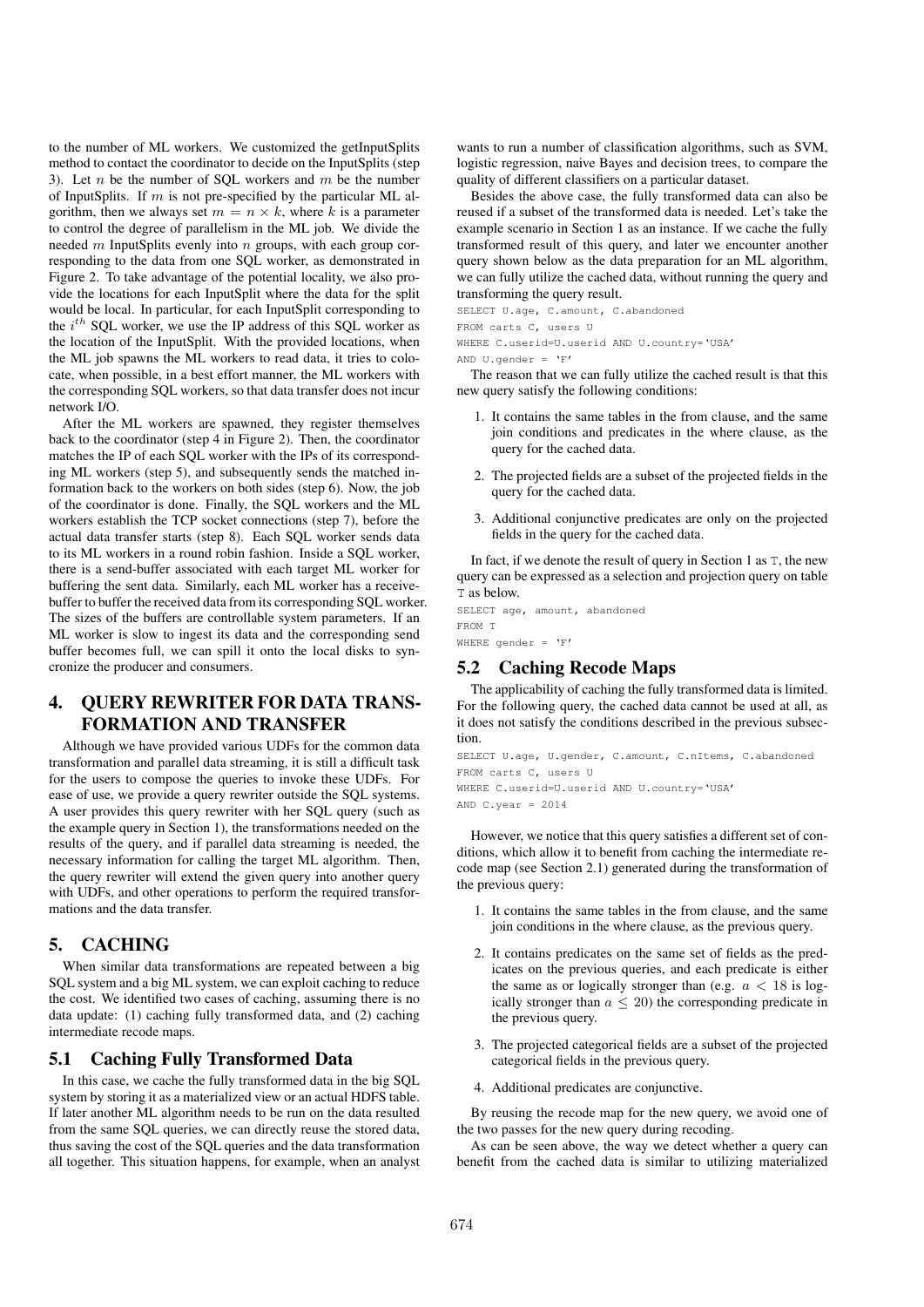views in query optimization [10, 16] and we extend the query rewriter introduced in Section 4 to utilize these techniques. When the rewriter gets a query, it first check to see if any of the existing materialized views can be used and rewrites the query accordingly.

## 6. DISCUSSION ON FAULT TOLERANCE

Fault tolerance is a very hard problem for integrating big SQL and big ML systems. First of all, if either the underlying big SQL system or the big ML system lacks fault tolerance support, the whole integration pipeline has to be restarted from scratch in case of a failure. In fact, most MPP databases do not support mid-query failure recovery. Most SQL-on-Hadoop engines, like Impala [14] also sacrifice mid-query recory. As for big ML systems, MLlib is the only one known to support mid-query fault tolerance. Even both underlying systems provide fault tolerance guarantees, we still need the connection between the two to be resilient to failures. If data transfer between the two systems is through files on HDFS, or if the cached results from the big SQL system can be directly reused by the big ML system, the fault tolerance can be guaranteed. On the other hand, if parallel data streaming in Section 3 is used, more care has to be taken. First, we need the coordinator service to be resilient itself. This can be achieved by using Zookeeper [2]. In addition, when the data transfer between a SQL worker and an ML worker fails, due to the failure of either end points or the connection, we need to notify the big SQL system to restart the SQL worker and simultaneously tell the big ML system to restart all the ML workers corresponding to the SQL worker, so that the data transfer can be resumed.

An alternative to our streaming data transfer is utilizing an inmemory file system like Tachyon [15], which would provide faulttolerance guarantees. However, Tachyon is still very Spark and RDD oriented, whereas in this work we thrive to be provide a generic solution that works for all big SQL and big ML systems, whether they run their own native processes, or use MapReduce or Spark.

## 7. PRELIMINARY EXPERIMENTS

In this section, we report the results of our preliminary experimental study by using IBM Big SQL 3.0 as the big SQL system and Spark MLlib as the big ML system.

We used 5 servers for all our experiments. Each had 2x Intel Xeon CPUs @ 2.20GHz, with 6x physical cores each (12 physical cores in total), 12x SATA disks, 1x 10 Gbit Ethernet card, and a total of 96GB RAM. Each node runs 64-bit Ubuntu Linux 12.04, with a Linux Kernel version 3.2.0-23. One of the servers was used as the HDFS NameNode, MapReduce JobTracker, Spark master as well as Big SQL head node. The remaining 4 servers host the HDFS DataNodes, MapReduce TaskTrackers (9 mappers per server), Spark workers (6 workers on each server) and Big SQL workers (1 worker with multi-threading on each server). HDFS replication was set to 3. The send-buffer and receive-buffer sizes were both set to 4KB for the parallel data streaming.

We generated synthetic datasets in the context of the example query scenario described in Section 1. In particular, we created a 56GB carts table with 1 billion records and 361 MB users table with 10 million records. Both tables were stored in text format on HDFS. We ran the SQL query shown in the example in Section 1, transformed the result (recoding the categorical variables and dummy coding), and passed the result to MLlib for running the SVMWithSGD algorithm. In our experiments, we report the time for processing the SQL query, transforming the result, transferring the transformed data to the ML job, and reading the input data in



Figure 3: Comparison of three approaches of connecting big SQL and big ML systems



Figure 4: Effect of caching

the ML job. We do not report the runtime of the ML algorithm, because it is highly dependent on the actual data and the algorithm (e.g how many iterations to converge). For example, reading the transformed data from HDFS and running the SVMWithSGD for 10 iterations took 774 seconds. In the ML job, we first read the input data, whether it is from HDFS or from parallel data transfer, into a Spark in-memory RDD. After that we pass the RDD to the MLlib SVMWithSGD algorithm. The measured time of reading input in the ML job is the time from the start of the job till the in-memory RDD is constructed.

Figure 3 compares three approaches of connecting SQL with ML for big data. In the naive (denoted as naive in Figure 3) approach, we use Big SQL to execute the SQL query and materialize the result on HDFS (prep). Then, we use a third tool, Jaql [3], to perform the data transformation, since Jaql has built-in functions for recoding of categorical variables and dummy coding (trsfm). Again, the result is written to HDFS. Finally, Spark MLlib reads the data form HDFS (input for ml) and performs the ML job. The breakdown of execution times for different stages is shown in the figure. The second approach, denoted as insql in the figure, employs the In-SQL transformation method (we implemented the recoding of categorical variables and dummy coding in Big SQL using UDFs). In this approach, the transformation is combined together with the SQL query, thus the operations can be performed in a pipeline (prep+trsfm). In the third approach, denoted as insql+stream, we